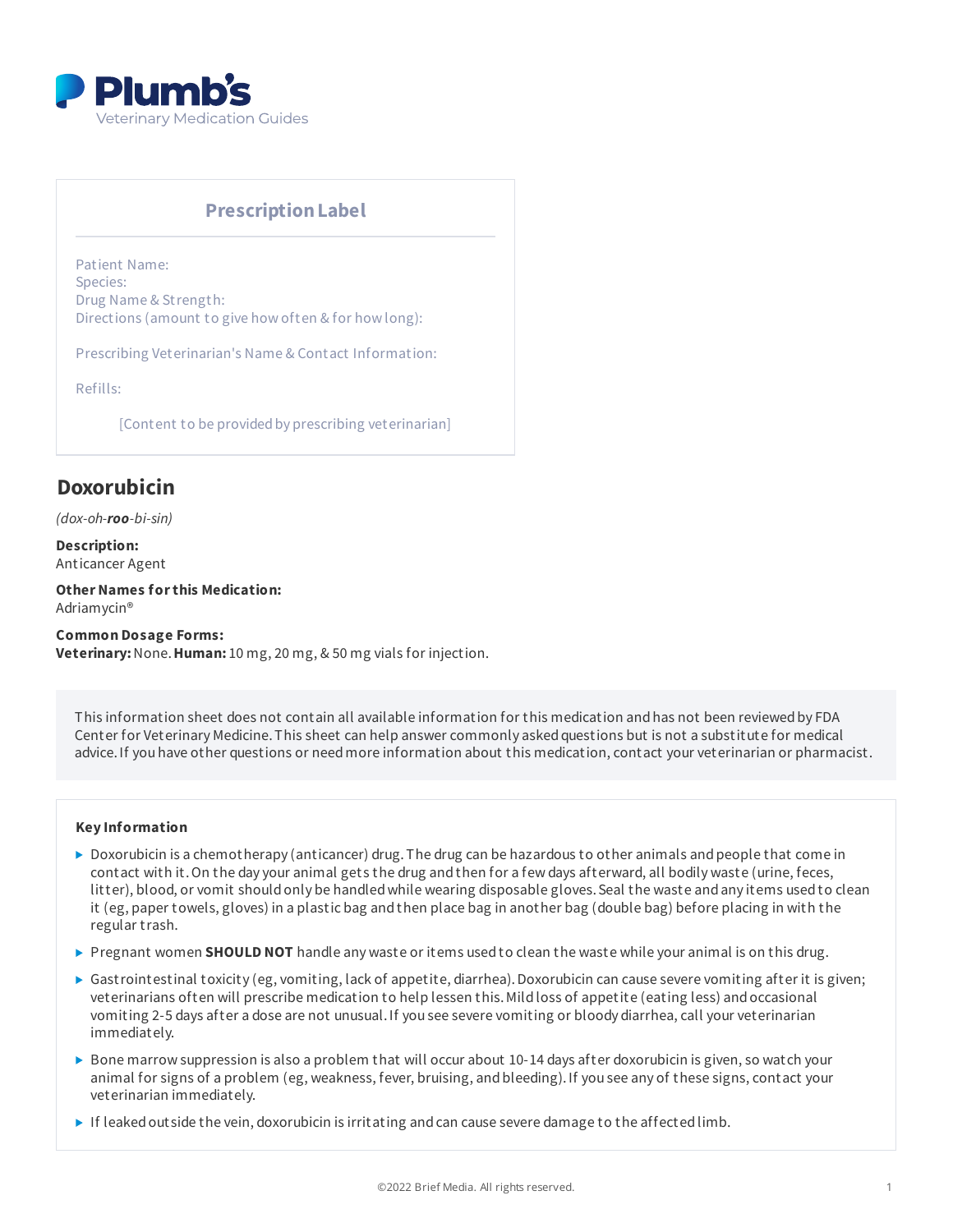## **How is this medication useful?**

Doxorubicin is an injectable chemotherapy drug that can be useful for treating a variety of cancers in animals.The FDA (U.S. Food& Drug Administration) has approvedthis drug for use in humans but it is not officially approvedfor use in animals.The FDA allows veterinarians to prescribe products containing this drug in different species or for other conditions in certain situations. You and your veterinarian can discuss why this drug is the most appropriate choice.

## **What should I tell my veterinarian to see if this medication can be safely given?**

Many things might affect how well this drug will work in your animal.Be sure to discuss the following with your veterinarian so together you can make the best treatment decisions.

- $\blacktriangleright$  Tell your veterinarian and pharmacist what medications (including vitamins, supplements, or herbal therapies) you are giving your animal, as well as the amount andschedule of each.
- ▶ Tell your veterinarian about any conditions or diseases your animal may have now or has had in the past. Doxorubicin should be usedwith extreme caution in animals with severe kidney, liver, or heart disease.
- If your animal has been treatedfor the same disease or condition in the past, tell your veterinarian about the treatment andhow well it didor didn't work.With this drug, it is particularly important to tell your veterinarian if your animal was treatedwith doxorubicin previously at another clinic or hospital.
- If your animal is pregnant or nursing, talk to your veterinarian about the risks of using this drug.
- $\blacktriangleright$  Tell your veterinarian and pharmacist about any medication side effects (including allergic reactions, lack of appetite, diarrhea, itching, hair loss) your animal has developed in the past. Doxorubicin should not be given to animals that have had an allergic reaction to it.

## How long until I will know if this medication is working, and how long will the effects of this medication last?

This medication takes several days until beneficial effects occur. Full effects of this medication may not be evident for several weeks.However, side effects (eg, upset stomach or sleepiness) may occur right away.Improvement of clinical signs will be gradual over the time that it takes the medication to reach its full efficacy.

The effects of this medication are moderate in duration, meaning they may last for a few days, although the benefits may be prolonged if your animal has decreased kidney and/or liver function.

## **When should this medication not be used or be used very carefully?**

No drug is 100% safe in all patients, but your veterinarian will discuss with you any specific concerns about using this drug in your animal.

## This drug **SHOULD NOT** be use in:

- Animals that are allergic to it.
- $\blacktriangleright$  Animals with serious heart problems.
- ▶ Cats with severe kidney disease.
- $\triangleright$  Dog breeds that may have a certain genetic mutation (*MDR1*) until they are tested for this mutation. This mutation is most commonly foundin "white feet" breeds, including collies, Australian shepherds, shelties, long-hairedwhippets.Dogs that have this mutation may be overly sensitive to the drug andhave serious side effects.

## This drug shouldbe used**WITH CAUTION** in:

- Animals with urate urinary stones or history of urate stones.
- Animals with bone marrow suppression or active infections. Your veterinarian may choose to delay use of doxorubicin if your animal has either of these.
- $\blacktriangleright$  Animals with liver problems.
- ▶ Dog breeds (eg, boxers, Doberman pinschers, Great Danes, rottweilers) that are susceptible to developing heart problems.
- Animals with mildto moderate heart problems.If this drug is to be used, patients shouldalso receive adequate heart protecting drugs before doses.

If your animal has any of these conditions, talk to your veterinarian about the potential risks versus benefits.

## **What are the side effects of this medication?**

Gastrointestinal toxicity (eg, vomiting, lack of appetite, diarrhea). Doxorubicin can cause severe vomiting after it is given; veterinarians often will prescribe medication to help lessen this.Mildloss of appetite (eating less) andoccasional vomiting 2-5 days after a dose are not unusual.If you see severe vomiting or bloody diarrhea, call your veterinarian immediately.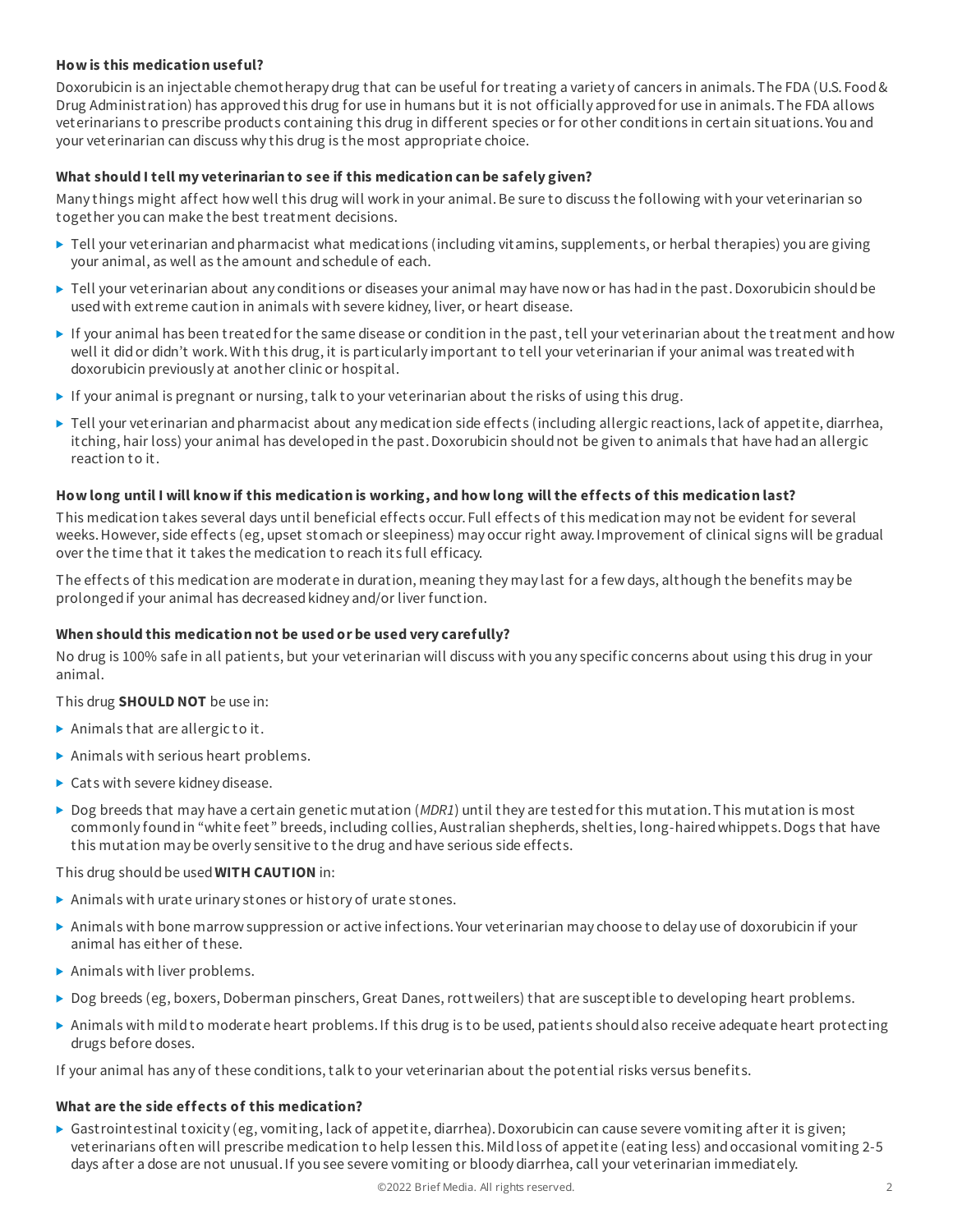- Bone marrow suppression is also a problem that will occur about 10-14 days after doxorubicin is given, so watch your animal for signs of this (eg, weakness, fever, bruising and bleeding). If you see any of these signs, you should contact your veterinarian immediately.
- ► Heart damage. Doxorubicin can damage the heart especially after it has been used for a while; your veterinarian will watch for this.Dogs that have existing heart problems will get drugs that will help protect from further damage before a dose of doxorubicin is given.
- Some dogs experience a severe allergic reaction to doxorubicin.Swelling, itching, andvomiting are the first symptoms to watch for; irregular heartbeat andpossible cardiac arrest (heart attack) may happen if the reaction is not caught early.If you see any of these signs, you shouldcontact your veterinarian immediately.
- $\triangleright$  Kidney damage: Cats are most susceptible. Your veterinarian will check for this by monitoring bloodwork.
- Skin andtissue damage at the injection site.If this drug leaks out of the vein while it is being given, it can cause severe damage to the skin andsurrounding tissue.If you see this, contact your veterinarian immediately.
- ▶ Dogs: Loss of fur. Many dogs receiving chemotherapy will have minor hair coat changes (eg, shagginess, loss of luster). Breeds with continuously growing hair coats (eg, poodles, terriers, Afghan hounds, or oldEnglish sheepdogs) are more likely to experience significant hair loss.

#### **If my animal gets too much of this medication (an overdose), what should I do?**

It is unlikely that your animal will receive this drug outside of the veterinarian's office, so this won't be a concern.

#### **How should this medication be given?**

Your veterinarian will administer this drug by injection in the office.Watch for any adverse reactions when your animal arrives home after receiving this drug.

#### **What should I do if I miss giving a dose of this medication?**

Youwill not be administering this medication at home, but if you notice any of the adverse effects that your veterinarian has warnedyou about, contact your veterinarian immediately.

#### **How should I store this medication?**

Youwill not be taking this medication home.

#### **Can handling this medication be hazardous to me, my family, or other animals?**

- $\triangleright$  You will not be handling this medication, but for a few days after your animal receives it, this drug can be found in the animal's saliva, urine, feces, and blood.
- ▶ This drug can cause serious adverse effects in people or animals that are exposed to it, disposable gloves should be worn to avoid contact with bare skin.Be careful not to accidentally rub your eyes.Wear gloves when disposing of cat litter or dog droppings or cleaning up urine spills or vomit.Do not reuse gloves.**Seal the waste with all gloves and items used to clean it (eg, paper** towels) in a plastic bag, then place into an additional plastic bag (double bag) before putting in the regular trash.
- $\triangleright$  Do not let treated animals lick human skin. If skin exposure occurs, the area should be washed thoroughly with soap and water. Contact your physician if you have any concerns.
- ▶ Pregnant women **SHOULD NOT** handle any waste or items used to clean the waste while your animal is on this drug.

#### **How should I dispose of this medication if I don't use it all?**

This medicine is only given in your veterinarian's office, so youwill not needto dispose of it.

#### **What otherinformation is important forthis medication?**

- $\triangleright$  Doxorubicin has a maximum total amount that can be given to a patient over its lifetime. Exceeding this limit greatly increases the chance that your animal will develop heart damage from the drug. Your veterinarian will be keeping track of how much doxorubicin your animal has received.
- ▶ Your veterinarian will need to perform examinations and lab work on your animal after it receives this medication. Do not miss these important follow-up visits.
- Your animal shouldnot receive vaccines containing live (or modifiedlive) viruses while receiving this medication.
- In the interest of safety to other animals and humans, don't take your dog to a dog park or allow your animal to urinate and defecate in public places until your veterinarian tells you that it is okay to do so.